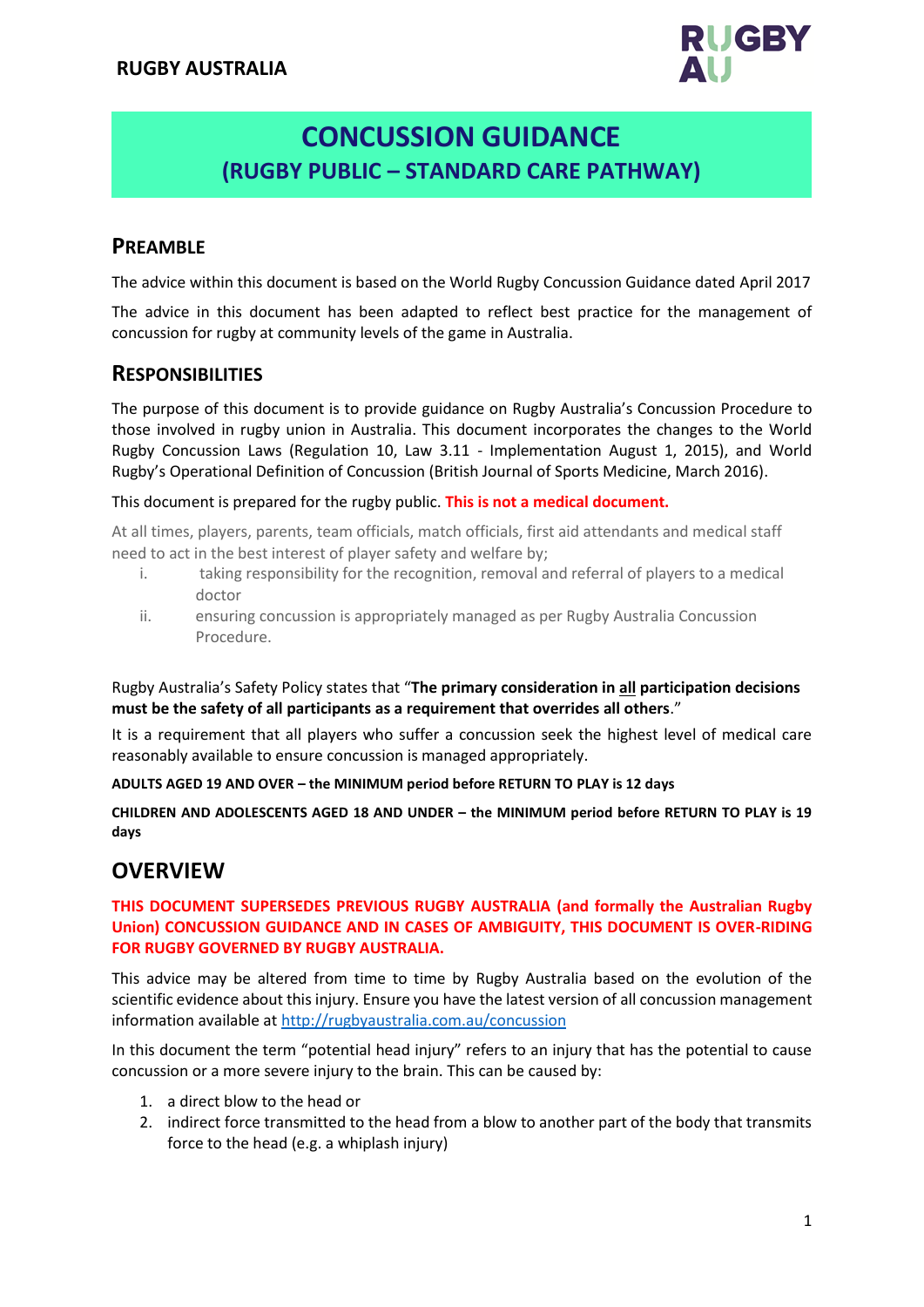

Potential head injury or concussion must be considered possible whenever a player receives an injury to the head, either from a direct blow or indirectly.

Minor bumps and grazes to the head may not necessarily require medical review (unless the player exhibits features of potential head injury or concussion – see signs and symptoms in the "Recognise section" below) but any injury to the head or face that requires medical attention (e.g. a laceration requiring suturing or a fractured facial bone or nose) must also be assessed for possible concussion associated with this injury.

This document outlines the **Standard Care Pathway** applicable to the vast majority of rugby participation in Australia.

World Rugby defines exceptions to the standard care pathway are for adult players only, who can access an advanced level of concussion care. In Australia, an advanced level of concussion care is only available for professional players playing Test Rugby, Super Rugby, National Sevens Rugby, or National U20s, and who can access Rugby Australia approved advanced care practitioners.

# **BLUE CARD IMPLEMENTATION**

Following very successful trials in 2017, the Rugby Australia's National Safety Committee has approved the recommendation for mandatory use of Blue Cards in all club, school and domestic representative rugby **beginning in matches from 1st March 2018**.

In matches of U13 and older, when a player leaves the field due to signs and symptoms of concussion or suspected concussion, the referee will show the player a Blue Card. This card is a visual cue for team support staff, it must be recorded by team officials, and triggers an off-field medical process to begin.

This off-field process (which applies to all rugby, not just U13s and older) is detailed in Rugby Australia's Concussion Procedure 2018.

Rugby Australia has included the following Law change 'a tactically replaced player may return to play to replace a player who has been shown a Blue Card.'

# **CONCUSSION INFORMATION**

- A concussion is a brain injury.
- Concussion causes a disturbance of brain function.
- Children and adolescents are more susceptible to concussion, take longer to recover, have more significant memory and mental processing issues, and are more susceptible to rare and dangerous neurological complications, including death caused by a single or second impact.
- **•** Concussion usually follows a head collision, but can occur with a collision to other parts of the body.
- Symptoms can come on at any time, but usually within 24-48 hours after a collision.
- Concussion can occur without the player being "knocked out" i.e. losing consciousness.
- If a player is "knocked out", they have a concussion.
- Most concussions recover with physical and mental rest.
- Concussion that is ignored or not recognised can be fatal.

Therefore,

- All concussions should be taken seriously.
- Children and adolescents must be treated more conservatively than adults.
- All players with potential head injury or concussion must be removed from the field immediately.
- Return to play or training on the same day is not permitted for any potential head injury or concussion.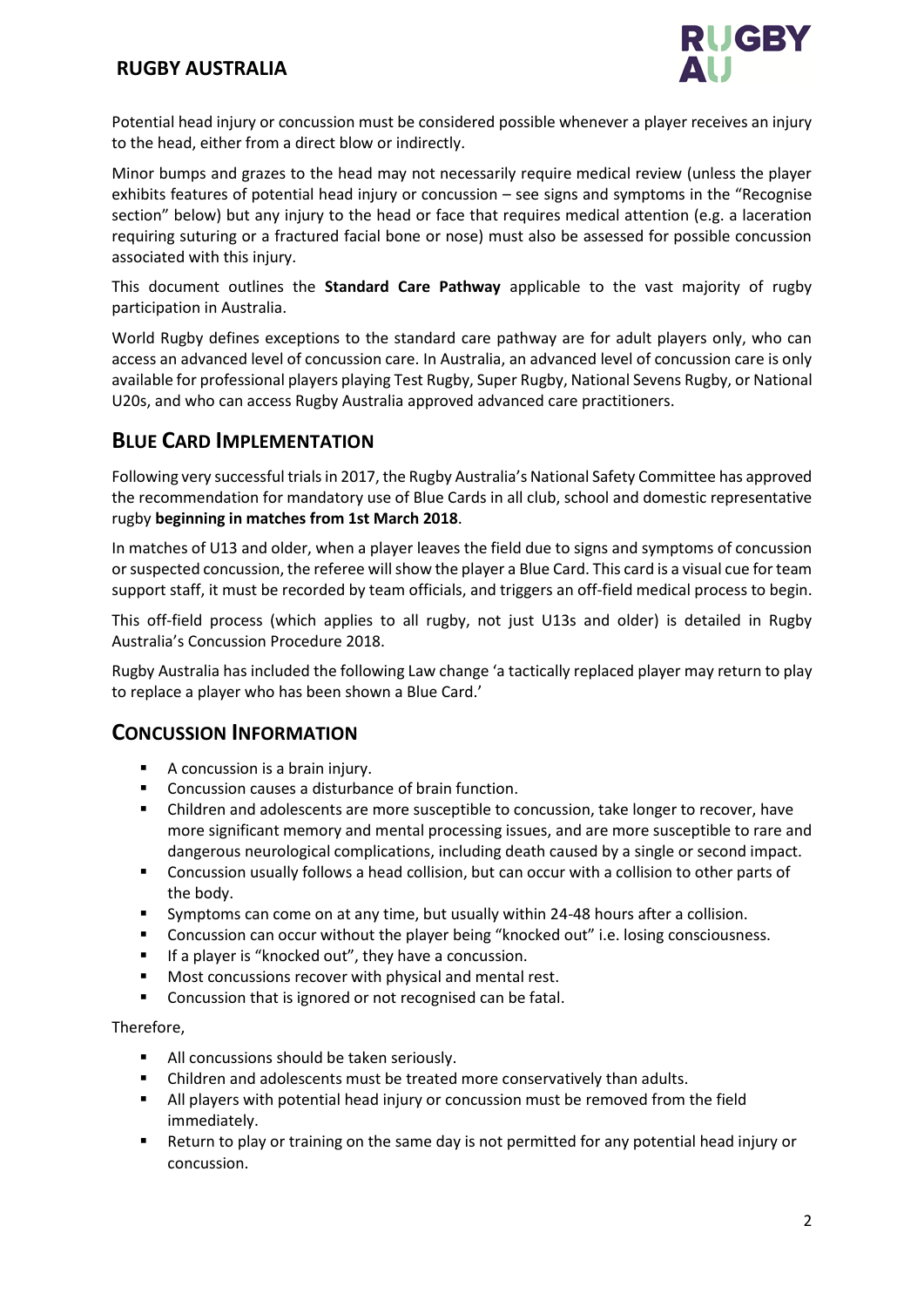

# **CONCUSSION MANAGEMENT**

The management of concussion involves the following steps; each step must be followed and completed before moving to the next step.

### **ON THE DAY OF THE INJURY**

| <b>RECOGNISE</b> |  |
|------------------|--|
| <b>REMOVE</b>    |  |
| <b>RECORD</b>    |  |
| <b>REFER</b>     |  |

### **ON THE DAYS FOLLOWING THE INJURY**

| <b>REST</b>    |
|----------------|
| <b>RECOVER</b> |
| <b>RECORD</b>  |
| <b>RETURN</b>  |

## **PROCEDURAL INFORMATION**

### **STEP 1 RECOGNISE**

A potential head injury or concussion must be acknowledged if a player has any of the following signs, symptoms, or fails to answer any of the orientation or memory questions after a head or body collision.

| Signs (what may be seen) |                                   | <b>Symptoms</b> (players may report) | <b>Memory</b> (questions to ask)   |  |  |
|--------------------------|-----------------------------------|--------------------------------------|------------------------------------|--|--|
|                          | Dazed, blank or vacant look       | Headache<br>٠                        | "What venue are we at today?"<br>г |  |  |
| ٠                        | Lying motionless on ground / Slow | <b>Dizziness</b><br>٠                | "Which half is it now?"<br>п       |  |  |
|                          | to get up                         | Mental clouding, confusion, or<br>٠  | "Who scored last in this<br>п      |  |  |
| ٠                        | Unsteady on feet / Balance        | feeling slowed down                  | game?"                             |  |  |
|                          | problems or falling over /        | Visual problems<br>٠                 | "What team did you play last<br>п  |  |  |
|                          | Uncoordinated                     | Nausea or vomiting<br>٠              | week / $gamma$ ?"                  |  |  |
| ٠                        | Loss of consciousness or          | Fatigue<br>٠                         | "Did your team win the last<br>п   |  |  |
|                          | unresponsive                      | Drowsiness / Feeling like 'in a<br>٠ | game?"                             |  |  |
| ٠                        | Confused / Not aware of plays or  | fog'/Difficulty concentrating        |                                    |  |  |
|                          | events                            | "Pressure in head"<br>٠              |                                    |  |  |
| ٠                        | Grabbing / Clutching of head      | Sensitivity to light or noise<br>٠   |                                    |  |  |
| ٠                        | Seizure (fits)                    |                                      |                                    |  |  |
| ٠                        | More emotional / Irritable than   |                                      |                                    |  |  |
|                          | normal for that person            |                                      |                                    |  |  |

Behavior that is not 'normal' or expected for the individual is also a sign that should be looked for.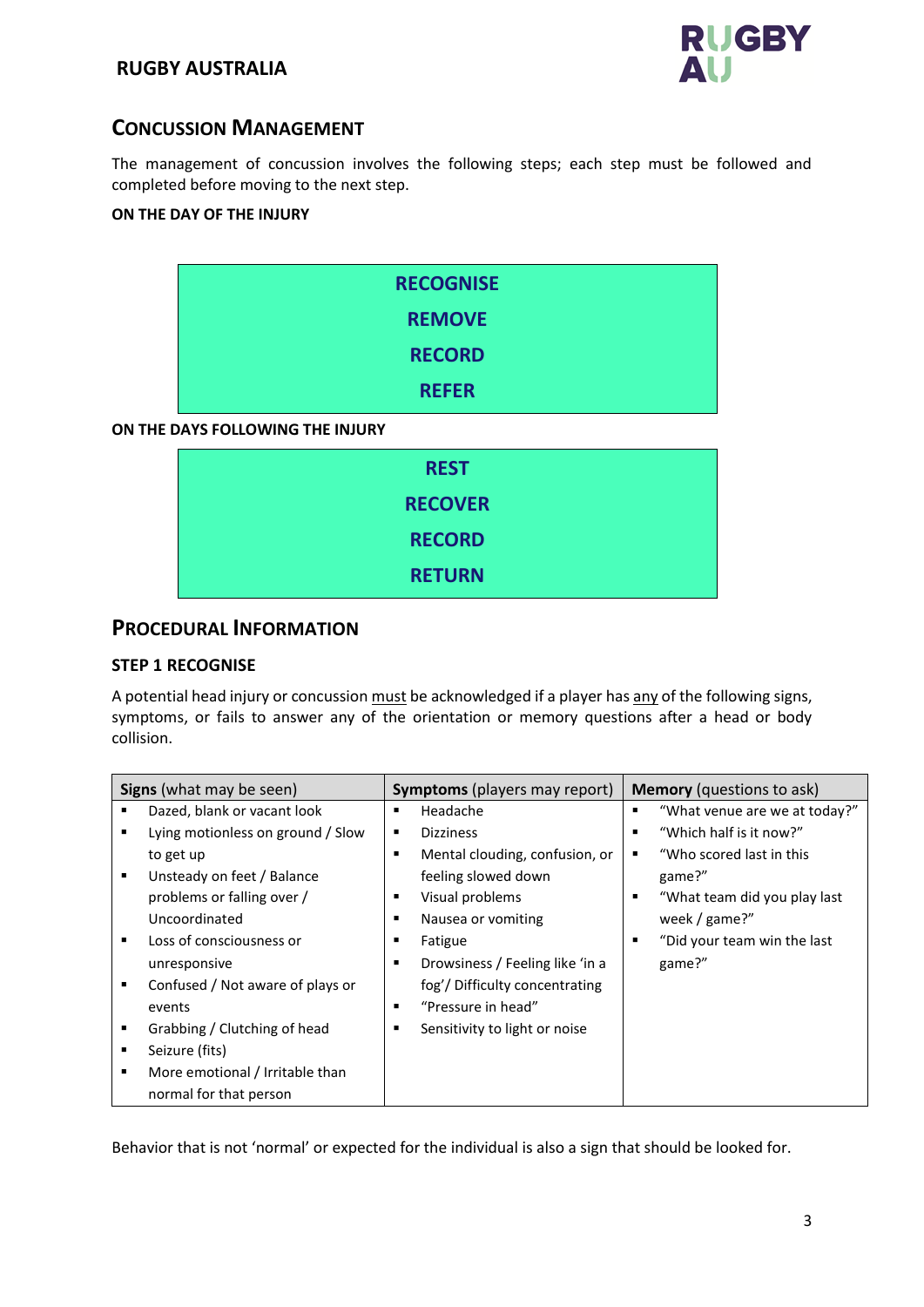

### **STEP 2 REMOVE**

- Any player with signs or symptoms of a potential head injury or concussion **must** be removed from the rugby field immediately.
- The player **must not** take further part in any rugby training or games (including other sports) on this day.
- **Any player with a potential head injury or concussion may also have a neck injury. If a neck injury is suspected, the player must only be removed by experienced health care providers with spinal care training**

**ONCE A PLAYER HAS BEEN REMOVED FROM THE TRAINING OR PLAYING FIELD WITH SIGNS OR SYMPTOMS OF A POTENTIAL HEAD INJURY OR CONCUSSION, NO PERSON (E.G. PHYSIO, COACH, TRAINER, OR DOCTOR) CAN OVER-RIDE THE REQUIREMENT OF A PLAYER TO REMAIN OFF THE FIELD.**

- A medical doctor who is experienced in the assessment and management of concussion (see below) can only apply *return to field protocols* under the **Advanced Care Pathway.**
- For the avoidance of doubt, *return to field protocols* are only accessible under the **Advanced Care Pathway** and only apply to a medical doctor who is experienced in the assessment and management of concussion. In Australia, the Advanced Care Pathway is only available for professional players playing Test Rugby, Super Rugby, National Sevens Rugby, National U20s and who can access Rugby Australia approved advanced care practitioners. Return to field protocols **do not** apply to the National Rugby Championships, Australian domestic Under 20s tournament, Club Rugby at any level, representative rugby (apart from those listed above) or any children and adolescents – age 18 years and under (including those playing senior and professional rugby).
- Similarly, the Head Injury Assessment process is **available ONLY for the elite levels of the game**; in Australia, it is limited to Test rugby, Super Rugby, Sevens World Series and Under 20s Junior World Cup playing internationally.
- The Head Injury Assessment process is **NOT available** for Rugby at any level, apart from those listed above.

## **STEP 3 RECORD**

Any player removed from the field of play with a potential head injury or concussion **must** be acknowledged if a player has any of the signs, symptoms or fails to answer any of the orientation and memory questions after a head or body collision. To clarify, a head knock suffered by a player during the game where there are no signs or symptoms exhibited is not a concussion. The player should be monitored for signs and symptoms. If any of those signs or symptoms are observed then the player is to be removed from play, and treated as concussed. Similarly, a player with a headache post-game that did not exhibit any signs or symptoms during the game, nor observed to have had a head knock, is not classified as concussed.

The key determinant in acknowledging a player as being concussed or suspected of concussion is the presence of signs and symptoms.

Any concussed player **must** be recorded on the team match scorecard. This information is then entered into Rugby Link (Rugby Australia's National Registration & Competition Management system) as an injury as part of post-match tasks.

**NOTE:** Where competitions do not use Rugby Link, the Competition Manager/Administrator **must** ensure that management procedures are in place for the central recording of concussion injuries.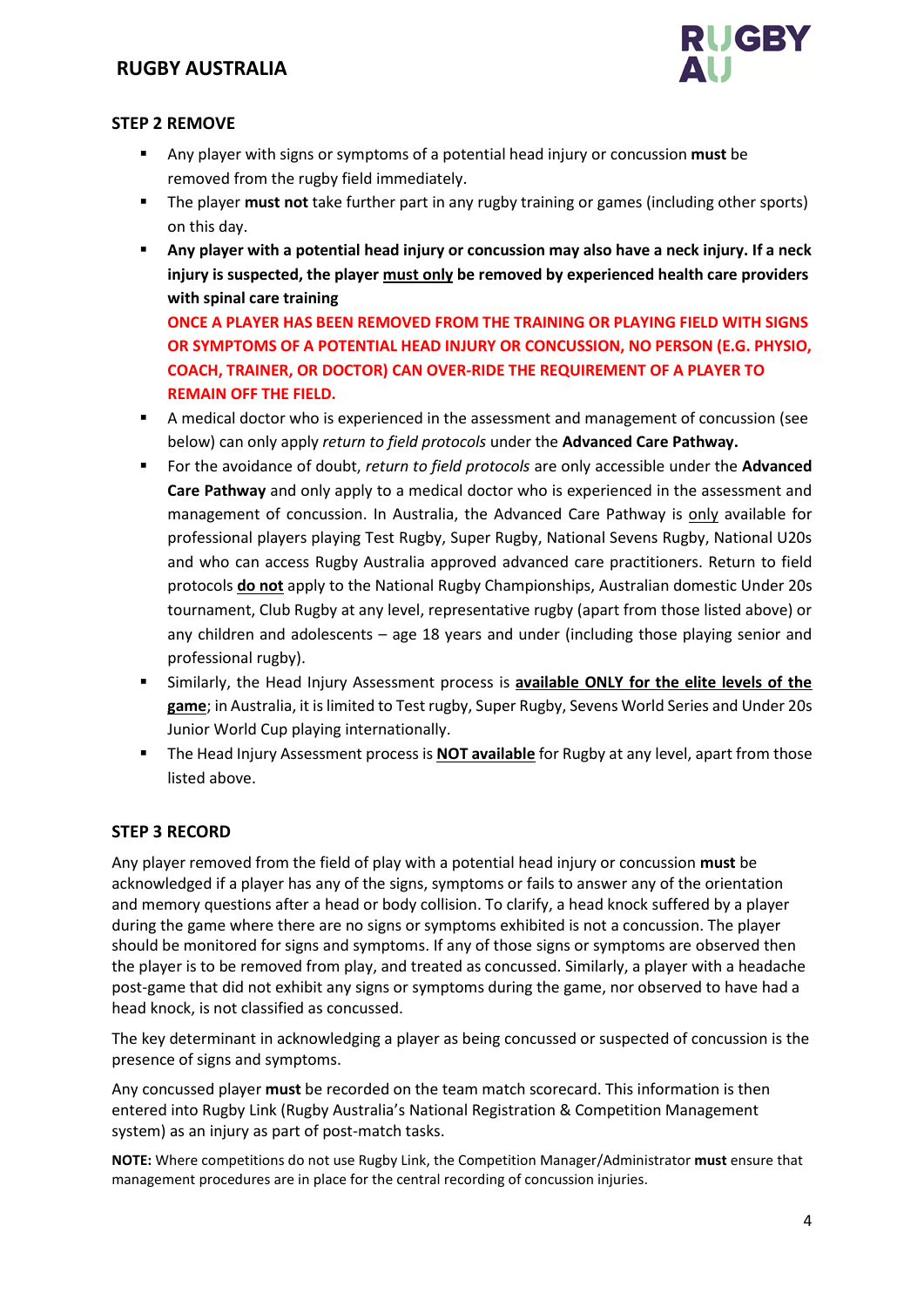

Competition Managers and Club Rugby Link Administrators are notified of any concussion injury entered in Rugby Link. A list of all players with concussion records can be found in the incident detail report.

The injury is converted to an "Injury Case" and defaults to 'confirmed' (i.e., it will be recorded as a concussion unless it is excluded). Competition Managers enter the length of exclusion subject to GRTP protocols associated with advanced and standard care pathways. Any Player who has confirmed concussion is automatically excluded for the exclusion period and not allowed to be selected on the team list/match scorecard. The length of exclusion is subject to GRTP protocols associated with the standard care pathways (players 18 years and under, and adults 19 years and over).

### **STEP 4 REFER**

All players with potential head injury or concussion **must** be referred to a **medical doctor** or **emergency department** as soon as practical (within 72 hours of the injury). A minimum of two sleeps (following the incident) **must** be observed before any player can be assessed to exclude concussion, hence **NO** player can be cleared in a time frame less than this. The referral must happen even if symptoms or signs have disappeared. Ideally, the medical doctor who reviews the player should have experience in the assessment and management of sports concussion.

The player **must at all times**:

- $\checkmark$  Be in the care of a responsible adult.
- ✓ Must not consume alcohol.
- $\checkmark$  Must not drive a motor vehicle.
- $\checkmark$  Be cooperative and provide complete and accurate information to the medical practitioner"

If there are serious concerns about the player or **warning signs ("red flags")** of **significant** head injury appear, the player must be taken to the closest Emergency department immediately or a responsible adult must call an ambulance (000):

- $\checkmark$  Deteriorating conscious state (i.e. becoming drowsier)
- $\checkmark$  Increasing confusion or irritability
- $\checkmark$  Behaving unusually or a change in their normal behavior
- ✓ Fit, seizure or convulsions
- ✓ Double vision
- ✓ Slurred speech
- $\checkmark$  Continuing unsteadiness on their feet
- ✓ Weakness or tingling/burning in arms or legs
- $\checkmark$  Severe or increasing headache
- $\checkmark$  Repeated vomiting more than once etc.
- $\checkmark$  Severe or unusual neck pain

### **RUGBY AUSTRALIA HEAD INJURY FACT SHEET AND RUGBY AUSTRALIA CONCUSSION REFERRAL AND RETURN FORM (WITH SECTION 1 COMPLETED) MUST BE GIVEN TO THE PLAYER OR FAMILY MEMBER/GUARDIAN.**

The **Rugby Australia Head Injury Fact Sheet** provides information on concussion including signs and symptoms and management processes (i.e., what to do and what not to do). It also includes information on **red flags**, which may indicate a more serious injury requiring immediate attention.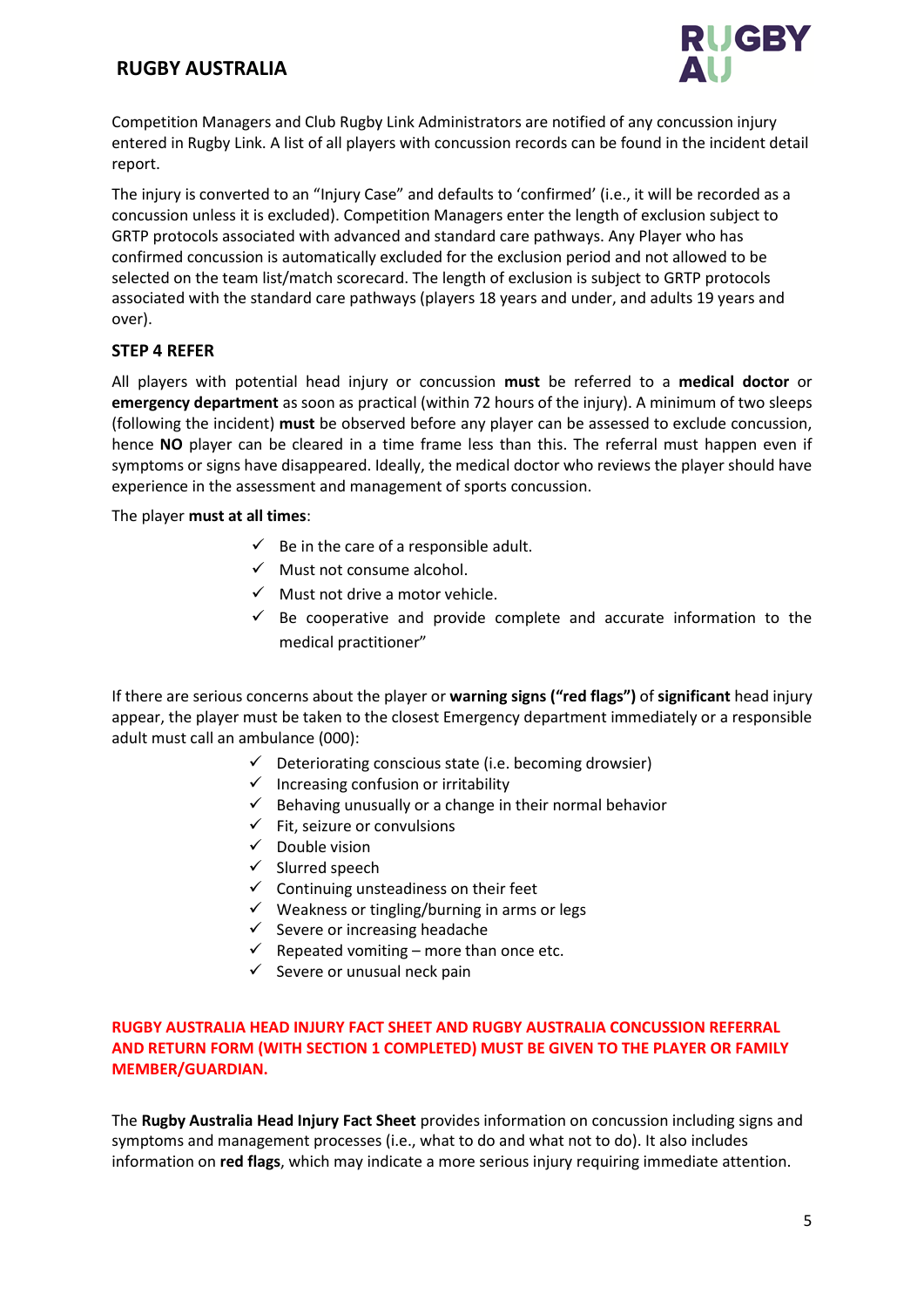

**The Rugby Australia Concussion Referral and Return Form** comprises three sections. Each section must be completed;

- (i) signs and symptoms noted by first-aider, referee, coach, managers, players, or medical professional at the time of injury;
- (ii) information for and acknowledgement of the initial consultation with the medical doctor;
- (iii) final clearance from the medical doctor to return to full-contact training.

A medical doctor who assesses a player for concussion should be experienced in the assessment and management of sport-related concussion. They **must** have read Rugby Australia's Concussion Management Medical Doctor document and should have a good working knowledge of the Rugby Australia Concussion Guidance, World Rugby Concussion Guidance (August 2015), and World Rugby's Operational Definition of Concussion (March 2016).

*Specifically, a medical doctor assessing a player must be aware that the World Rugby Operational Definition of Concussion:*

- o *has been developed and adapted for elite rugby but the principles of this definition may be applied to all levels of rugby*
- o *includes a three-stage diagnostic process (at the time of injury, 3 hours after injury, and 36-48 hours after injury)*
- o *emphasises that a concussion following a head injury cannot be excluded until an assessment is completed at 36–48 hours post injury*
- o *includes the recommendation that any abnormal assessment (either at the time of injury, 3 hours after injury, or 36-48 hours after injury) be considered as being due to concussion*
- o *for the avoidance of doubt, any player who has criteria for permanent removal from the field at the first assessment (at the time of injury) is considered to have concussion - this cannot be over-ruled*
- o *if a player has no criteria for permanent removal from the field at the time of first assessment (at the time of injury) but has abnormal assessments at 3 hours after injury and/or 36-48 hours after injury, these abnormal assessments are considered to be due to concussion*
- o *if the results of subsequent assessments (3 hours after injury and 36-48 hours after injury)* the medical doctor making these assessments determines that the abnormal *assessment is not related to a concussion and as such is recorded as not confirmed - the doctor must identify and document an alternative diagnosis for the abnormal assessment(s).*

### **IF ANY PLAYER IS DIAGNOSED AS HAVING CONCUSSION, THE FOLLOWING STEPWISE PROCESS MUST BE FOLLOWED:**

There are differences in the process undertaken between adults and children and adolescents.

- o *For the purpose of this guidance document, adults are all players aged 19 and over*
- o *Children and adolescents are all players aged 18 and under*
- o *For the avoidance of doubt, anyone playing schools rugby must follow the guidelines for children and adolescents.*
- o *Players aged 18 or under playing adult rugby including "Colts" rugby must follow the guidelines for children and adolescents.*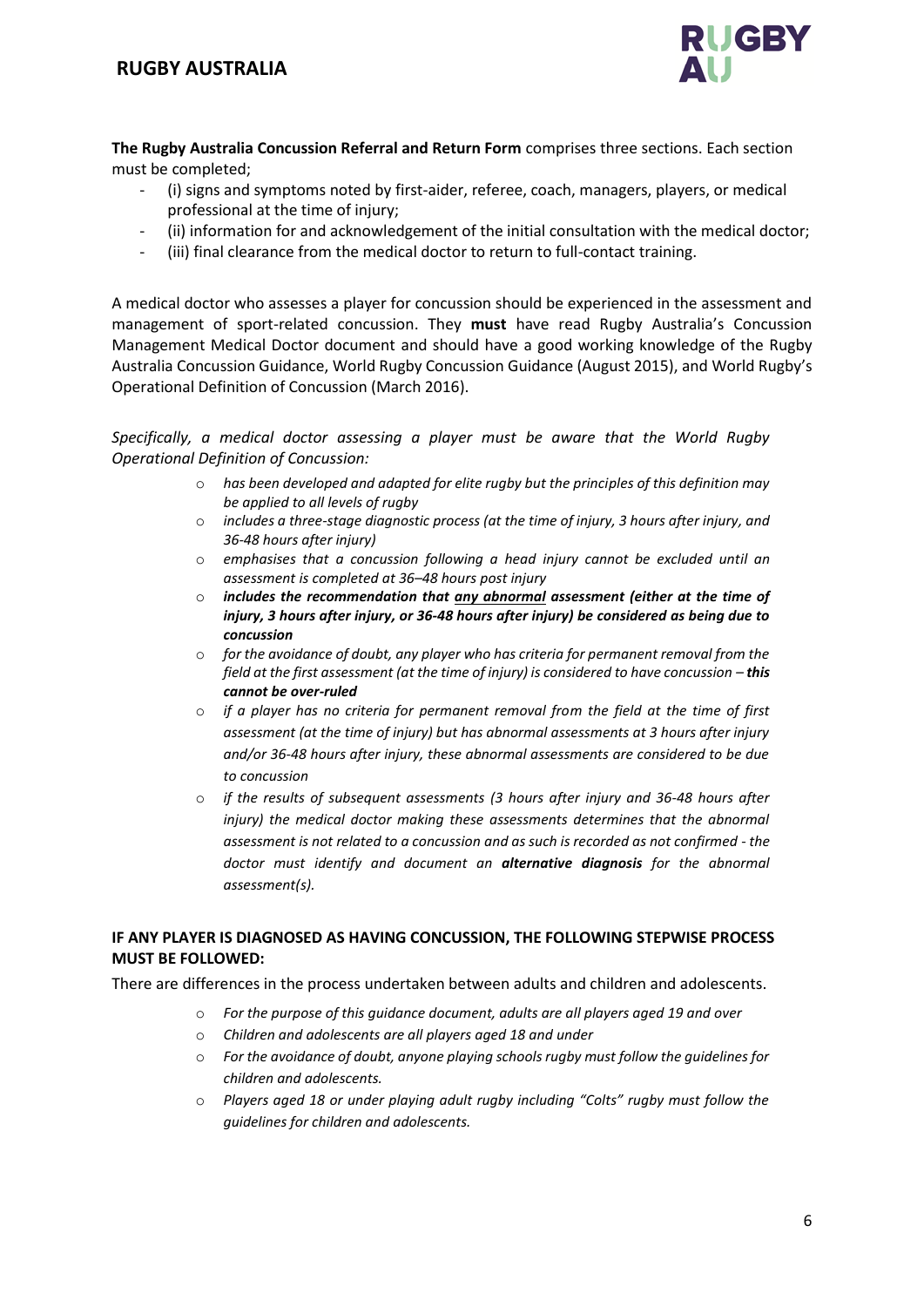

### **STEP 5 REST**

REST is crucial to recover from concussion.

- **THE PLAYER MUST COMPLETELY REST FOR A MINIMUM OF 24 HOURS AFTER INJURY**
- **EXECTE AIM OF THIS COMPLETE REST IS TO REDUCE SIGNS AND SYMPTOMS TO A LEVEL WHERE ALL MEDICATIONS HAVE STOPPED (e.g. pain killers for headache).**
- **IDEALLY ALL SIGNS AND SYMPTOMS HAVE DISAPPEARED**

#### **What does rest mean?**

- Reducing physical and mental activity to the level that symptoms can settle
- World Rugby defines that the first 24 hours following a concussion must be complete physical and cognitive rest but a longer period of modified activity (i.e. relative rest) may be required to allow symptoms to settle
- **E** This means avoiding any physical and mental activity that worsens symptoms
- Examples of rest include:
	- o Resting quietly at home
	- o Missing a day or two from school, study or work.
	- o Going for a walk outside / around the block
	- o Limit any tasks that require prolonged focus, memory or concentration
	- $\circ$  Avoid excessive TV, use of mobile devices, gaming, computers and phones as these can aggravate symptoms.

#### **How long should the player reduce physical and mental activity?**

- Players must rest (that is reduce physical and mental activity) until all their signs and symptoms have ideally disappeared **AND** they have stopped all medication required for treatment for their concussion symptoms (e.g. pain killers for headaches).
- The minimum complete rest time is **24 hours for adults, children and adolescents**.
- Adults minimum rest time (complete and relative) is **7 days**.
- **EXECT 1** Children and adolescents require a longer rest period as sometimes it can take a long time for symptoms to settle, hence their minimum rest time (complete and relative) is **14 days**. **THE REQUIRED TIME OF REST VARIES FROM PLAYER TO PLAYER SO A MEDICAL DOCTOR WILL SPECIFY THE MINIMUM TIME OF REST FOR EACH INDIVIDUAL PLAYER.**

#### **STEP 6 RECOVER & RETURN TO EXERCISE (GRTP Stages 2-4)**

The focus in the recovery phase is about getting back to normal life, school, study or work, but NOT hard physical exercise. Once symptoms and signs are settled and medications are stopped, the player then returns to **activities of normal daily living** (school, study or work). The player **may** perform light exercise that does not aggravate symptoms. If any **symptoms re-occur or worsen** during recovery, the player will need more rest time and the player should be **reviewed** by their medical doctor.

**World Rugby has specified in Regulation 10, minimum time periods for players to rest and recover. These are a minimum and a guide, so the Rest** and **Recover phases** may be longer than specified.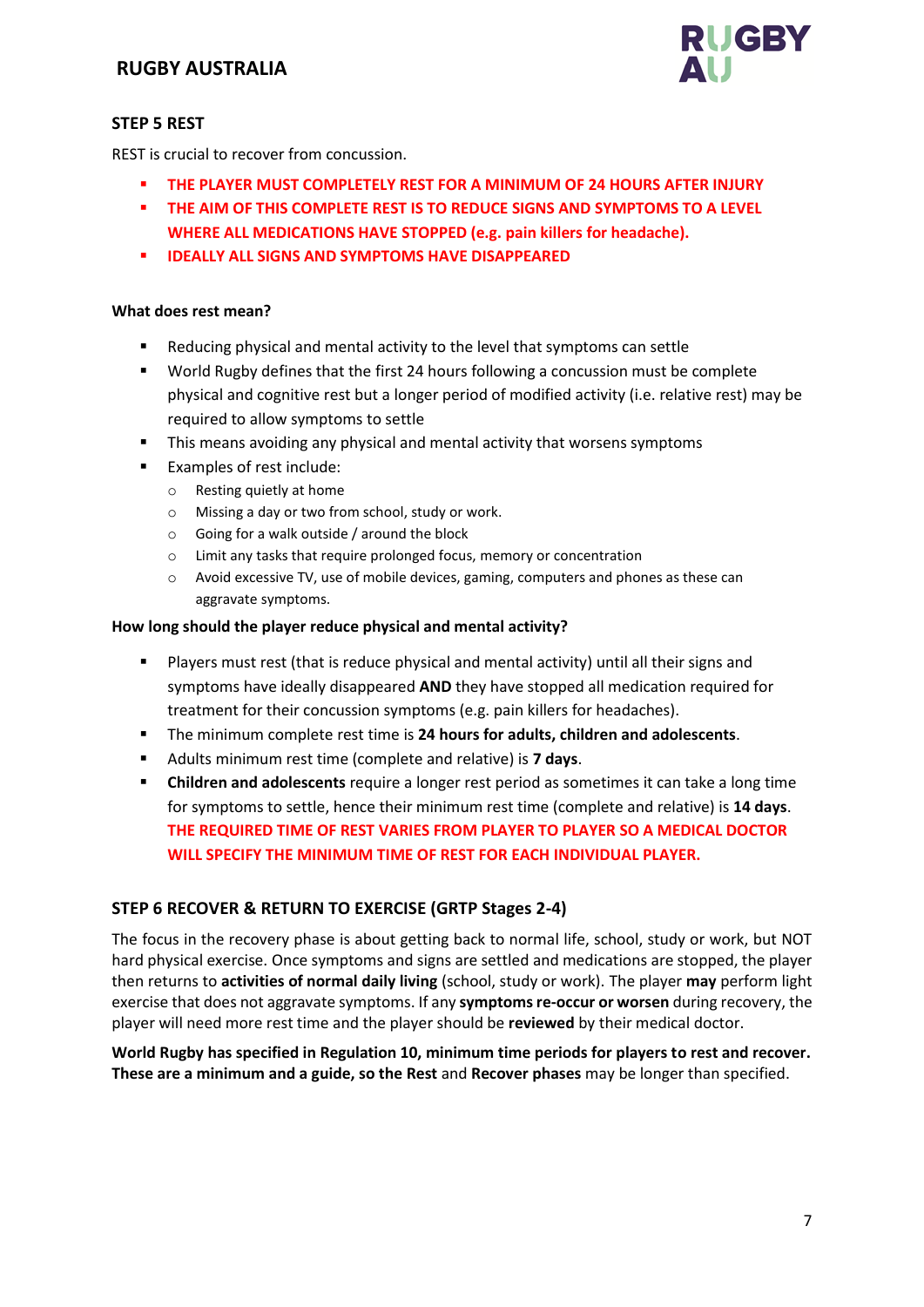

### **Regulation 10.1.1.**

*10.1.1 Any ADULT Player with concussion or suspected concussion:* 

*(d) must have complete physical and cognitive rest for 24 hours; and* 

*(e) must have relative physical rest (activity that does not induce or aggravate symptoms) for at least one-week (including the initial 24-hour period of complete physical and cognitive rest) before commencing a graduated return to play (GRTP) programme.*

### **Regulation 10.1.6.**

*10.1.6 Any CHILD or ADOLESCENT Player (aged 18 years or less) with concussion or suspected concussion:* 

*(d) must have complete physical and cognitive rest for 24 hours; and* 

*(e) must have relative physical rest (activity that does not induce or aggravate symptoms) for at least two weeks (including an initial 24-hour period of complete physical and cognitive rest) before commencing the graduated return to play (GRTP) programme.*

Light exercise **can only** start after a player has returned to **activities of normal daily living** without increased signs or symptoms of concussion and **does not require** medication for their symptoms.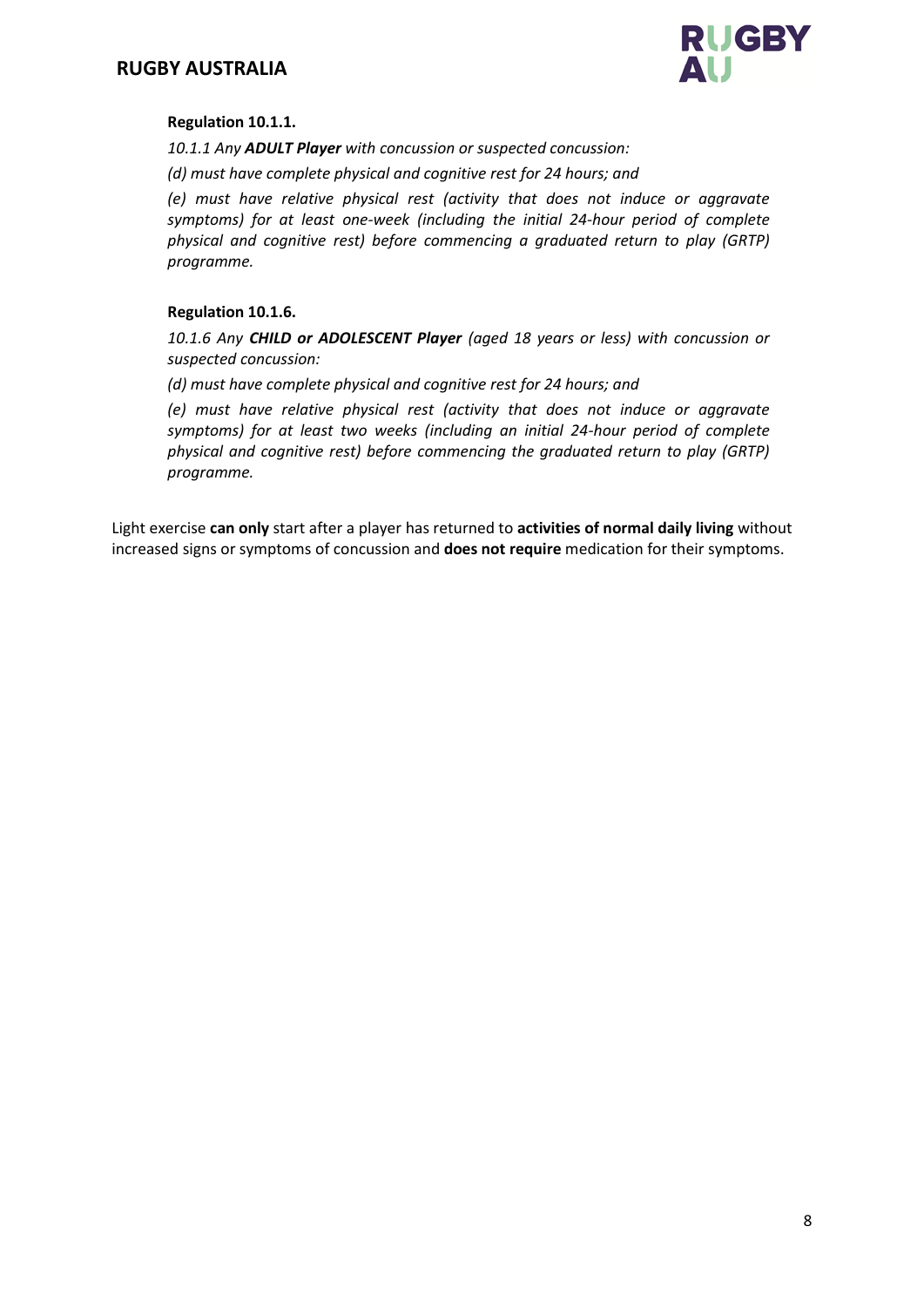

### **GRTP INFORMATION**

The best way to return to sport is to follow a gradual re-introduction of exercise in a step-wise progression known as a graduated return to play (**GRTP**) programme as per the following:

| <b>Concussion</b><br>Procedure<br><b>Step</b> | <b>GRTP</b><br><b>Stage</b> | <b>Exercise Mode</b>                                                                                                                                      | <b>Example of Exercise Activity</b>                                                                                                                    | Progression                                                                                                                                                                                                                                                                                            |  |
|-----------------------------------------------|-----------------------------|-----------------------------------------------------------------------------------------------------------------------------------------------------------|--------------------------------------------------------------------------------------------------------------------------------------------------------|--------------------------------------------------------------------------------------------------------------------------------------------------------------------------------------------------------------------------------------------------------------------------------------------------------|--|
| 5                                             | $\mathbf{1}$                | Rest                                                                                                                                                      | Complete rest followed by relative rest of<br>the brain and body                                                                                       | Minimum rest period<br>mandatory. Medical doctor<br>decides on any additional<br>amount of time needed.                                                                                                                                                                                                |  |
| 6                                             | $\overline{2}$              | Light<br>cardiovascular<br>exercise                                                                                                                       | Light jogging for 10-15 minutes, swimming<br>or stationary cycling at low to moderate<br>intensity.<br>No weights training                             | If no increased symptoms,<br>start Stage 3 after minimum<br>of 24 hours.<br>If symptoms occur, rest 24<br>hours & repeat Stage 2.<br>If no increased symptoms,<br>start Stage 4 after minimum<br>of 24 hours.<br>If symptoms reoccur or<br>worsen, rest 24 hours &<br>repeat Stage 2, then<br>progress |  |
| 6                                             | 3                           | Rugby specific<br>exercise                                                                                                                                | Individual running drills and skills without<br>contact<br>No weights training                                                                         |                                                                                                                                                                                                                                                                                                        |  |
| 6                                             | 4                           | Rugby specific<br>More complex training drills e.g. passing<br>drills<br>non-contact<br>training<br>May start progressive (low level) weights<br>training |                                                                                                                                                        | If no increased symptoms,<br>review by a medical doctor<br>and presentation of a<br>completed Rugby Australia<br>Concussion Referral &<br>Return Form required before<br>Stage 5.<br>If symptoms reoccur or<br>worsen, rest 24 hours &<br>repeat Stage 3, then<br>progress                             |  |
| $\overline{7}$                                | 5                           | Rugby practice                                                                                                                                            | Full contact practice following completed<br>Rugby Australia Concussion Referral &<br>Return Form being provided to the club or<br>school sport master | Player, coach, parent to<br>report any symptoms to<br>medical doctor.<br>If symptoms reoccur or<br>worsen, then medical doctor<br>to review                                                                                                                                                            |  |
| 8                                             | 6                           | Rugby game                                                                                                                                                | Full contact game                                                                                                                                      | Monitor for recurring<br>symptoms or signs                                                                                                                                                                                                                                                             |  |

The management (i.e., clinical decision-making) of a concussion is the responsibility of the medical doctor who ideally has experience in the management of concussion. Only the medical doctor can sign off on the commencement and conclusion of the GRTP process. The day-to-day oversight of the player during the GRTP may be conducted by a sports physiotherapist, parent/guardian, team trainer, or any other responsible adult. It is essential that the individual taking responsibility checks whether the athlete has experienced any return of signs and/or symptoms before progressing through the GRTP. It is recommended that the responsible individual document the progress and activities of the athlete at each step along the GRTP, for the purpose of providing objective information to the medical doctor for the sign off at the conclusion of the GRTP.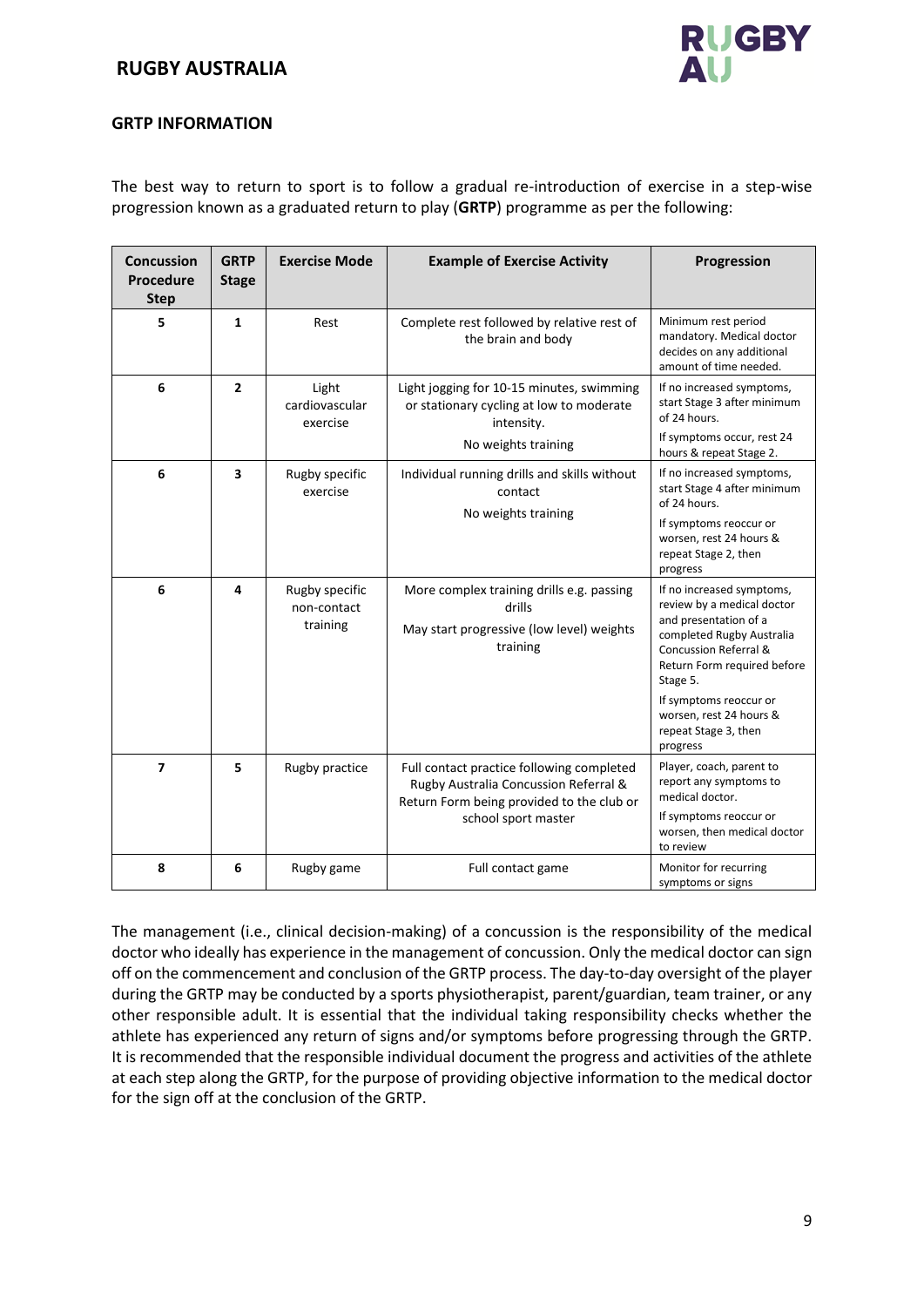

### **Rest and Recovery (GRTP Stage 1)**

- Stage 1 is the rest and recovery period.
- The amount of rest will be determined by the medical doctor who assesses the player initially.
- Depending on the player's progression, a follow up consultation with a medical doctor to decide when the player can progress to level 2 may be required but does not need to be in person, e.g. it may be done in liaison with the player's family, or team physiotherapist.

### **Return to exercise (GRTP Stages 2 – 4)**

- Stages 2 to 4 of the GRTP are the stages where the player returns to light general exercise initially then increases the volume, intensity and specificity of exercise.
- A player can only proceed to the next stage of the GRTP if they have no increase in signs or symptoms of concussion at the time of exercise, later that day (after exercise) and on waking the following day.
- The minimum time between stages is **24 hours**, although children and adolescents may require a longer period of time between stages.
- **■** If there is a recurrence or increase of symptoms at any time during the GRTP the player must:
	- $\checkmark$  Rest for a minimum of 24 hours until all symptoms and signs have settled.
	- $\checkmark$  Return to the previous stage at which they had no symptoms.
	- $\checkmark$  Recommence the progression of the GRTP.
	- $\checkmark$  If a player has a recurrence of severe symptoms (e.g. requiring them to miss school, study, or work) or repeatedly (more than once) during the GRTP, or if the recurrent symptoms are prolonged (more than 24 hours), the player should be reviewed by their medical doctor.

## **STEP 7 RECORD & RETURN TO CONTACT TRAINING (GRTP Stage 5)**

- The player must provide a completed Rugby Australia Concussion Referral & Return form to their team manager for presentation/submission to the competition manager prior to returning to full-contact training (Stage 5) and/or match play. **FAILURE TO COMPLETE ANY SECTION OF THIS FORM WILL RESULT IN THE PLAYER BEING EXCLUDED INDEFINITELY FROM FULL CONTACT TRAINING AND MATCH PLAY**
- Ideally the same medical doctor who consulted the player after the initial injury will review the player and decide on their fitness to return to contact training.
- **E** Alternatively, this form may be provided by a medical doctor with experience in assessment and management of sports concussion and knowledge of Rugby Australia concussion guidance.
- It is not ideal to seek medical clearance from inexperienced medical doctors who do not know the medical history of the player (e.g., junior hospital emergency room doctors).
- Players 18\* years and under **cannot** return to **contact** training (Stage 5) for **at least 18 days** after all symptoms and signs have disappeared.
- Adult players, 19 years and over, **cannot** return to **contact** training (Stage 5) for **at least 11 days** after all symptoms and signs have disappeared.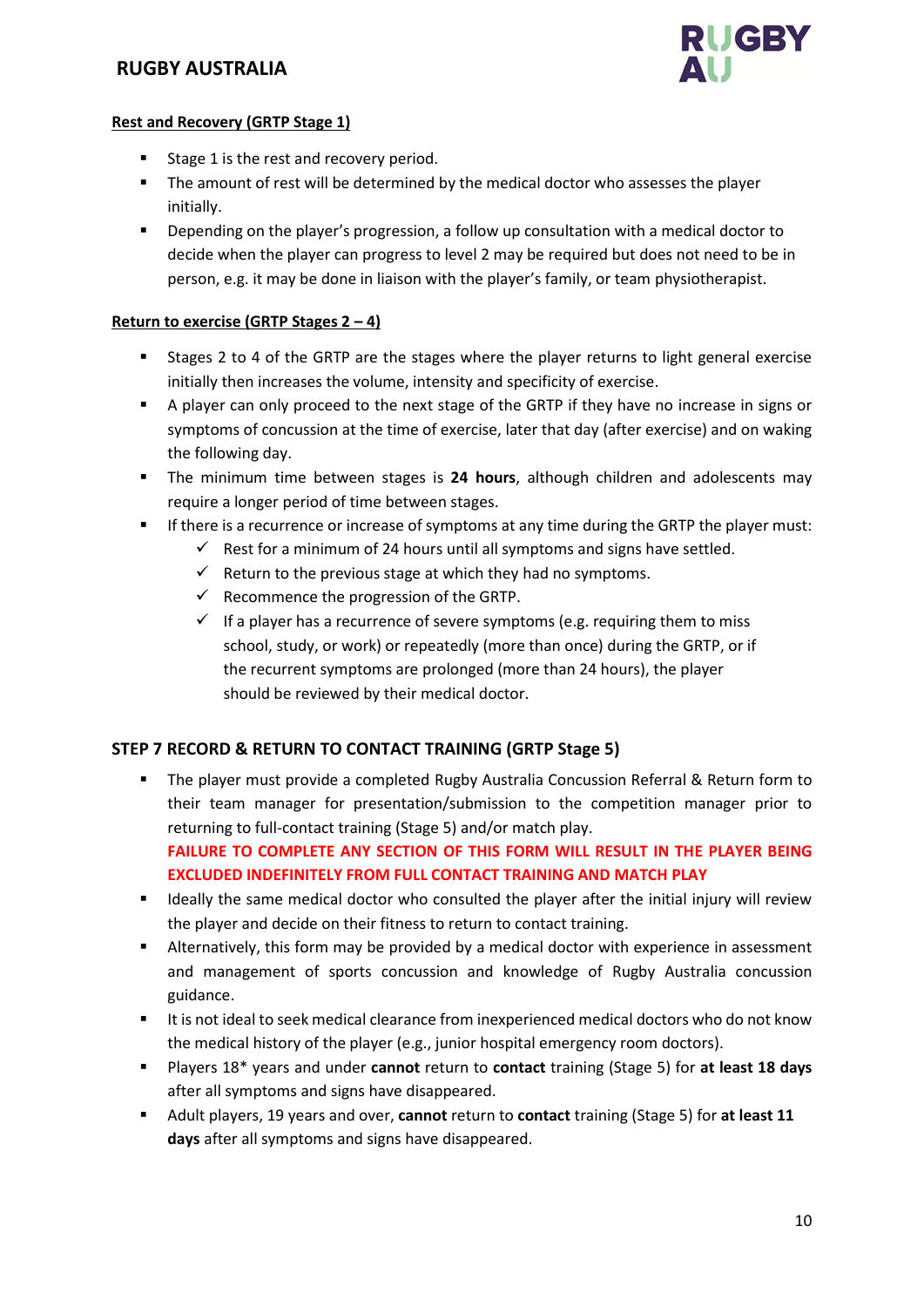

### **\*THIS RESTRICTION TO RETURN TO CONTACT TRAINING AND PLAYING APPLIES TO ALL PLAYERS AGED 18 YEARS AND UNDER INCLUDING THOSE PLAYING ADULT RUGBY.**

### **STEP 8 RETURN TO PLAY (GRTP Stage 6)**

A player should only return to play when they have fully recovered from concussion. This means the player **must**:

- Not have any signs or symptoms of concussion at rest or in normal daily activities (school, study, or work).
- Have followed the mandatory required rest time away from contact training.
- Have successfully completed the GRTP without any symptoms or signs of concussion (during or after training and contact training).
- Have provided a completed Rugby Australia Concussion Referral & Return form to their team manager for presentation/submission to the competition manager to approve 'release' in Rugby Link prior to returning to full-contact training (Stage 5) and/or match play
- Players 18 years and under **cannot** return to **play** (Stage 6) for **at least 19 days** after all symptoms and signs have disappeared.
- Adult players, 19 years and over, **cannot** return to **play** (Stage 6) for **at least 12 days** after all symptoms and signs have disappeared.

Under Rugby Australia Concussion Guidance (Rugby Public) and World Rugby Regulation 10, the following tables outline the minimum and expected graduated return to play processes after a diagnosed uncomplicated concussion injury occurring on a Saturday game. This is where the player has recovered and has NO symptoms at stage 5 during the GRTP programme. The tables below are examples only.

| SAT MATCH - PLAYER shows Signs and Symptoms of Concussion |             |             |             |               |               |             |              |
|-----------------------------------------------------------|-------------|-------------|-------------|---------------|---------------|-------------|--------------|
| <b>Week</b>                                               | <b>SUN</b>  | <b>MON</b>  | <b>TUES</b> | <b>WED</b>    | <b>THUR</b>   | <b>FRI</b>  | <b>SAT</b>   |
|                                                           | Rest        | Rest        | Recover     | Recover       | Recover       | Recover     | Recover      |
| 1                                                         | <b>GRTP</b> | <b>GRTP</b> | <b>GRTP</b> | <b>GRTP</b>   | <b>GRTP</b>   | <b>GRTP</b> | <b>GRTP</b>  |
|                                                           | Stage 1     | Stage 1     | Stage 2     | Stage 2       | Stage 2       | Stage 2     | Stage 2      |
|                                                           | Recover     | Recover     | Recover     | Recover       | Recover       | Recover     | Recover      |
| $\overline{2}$                                            | <b>GRTP</b> | <b>GRTP</b> | <b>GRTP</b> | <b>GRTP</b>   | <b>GRTP</b>   | <b>GRTP</b> | <b>GRTP</b>  |
|                                                           | Stage 3     | Stage 3     | Stage 3     | Stage 4       | Stage 4       | Stage 4     | Stage 4      |
|                                                           | Recover     | Recover     | Recover     | <b>RETURN</b> | <b>RETURN</b> |             | <b>PLAY</b>  |
| 3                                                         | GRTP        | <b>GRTP</b> | <b>GRTP</b> | <b>GRTP</b>   | <b>GRTP</b>   |             | <b>MATCH</b> |
|                                                           | Stage 4     | Stage 4     | Stage 4     | Stage 5       | Stage 6       |             |              |

#### **Table 1: Children and Adolescents (aged 18 years and under)**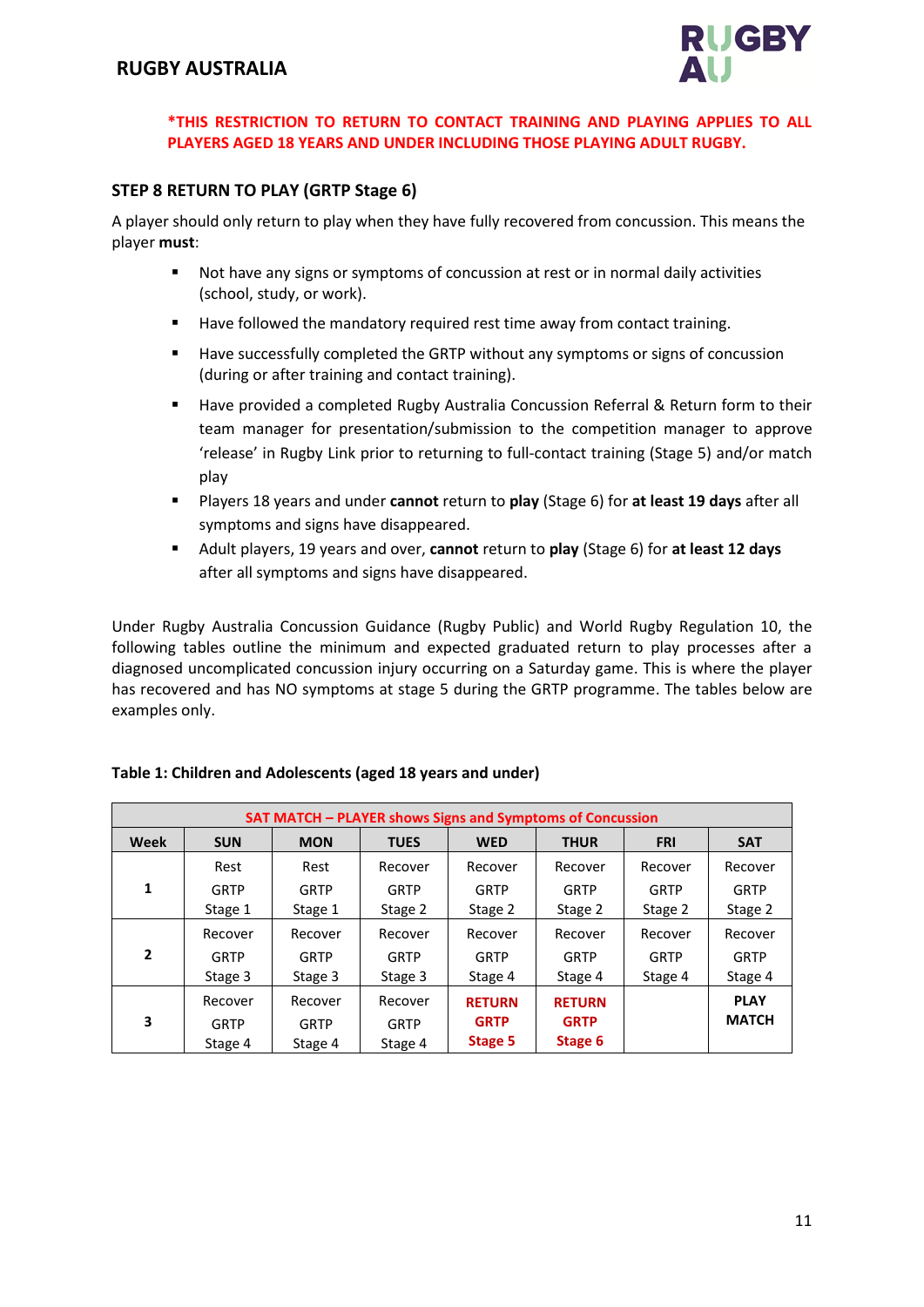

#### **Table 2: Adult Participants (aged 19 years and over)**

| SAT MATCH - PLAYER shows Signs and Symptoms of Concussion |             |             |             |               |               |             |              |
|-----------------------------------------------------------|-------------|-------------|-------------|---------------|---------------|-------------|--------------|
| Week                                                      | <b>SUN</b>  | <b>MON</b>  | <b>TUES</b> | <b>WED</b>    | <b>THUR</b>   | <b>FRI</b>  | <b>SAT</b>   |
|                                                           | Rest        | Recover     | Recover     | Recover       | Recover       | Recover     | Recover      |
| 1                                                         | <b>GRTP</b> | <b>GRTP</b> | <b>GRTP</b> | <b>GRTP</b>   | <b>GRTP</b>   | <b>GRTP</b> | <b>GRTP</b>  |
|                                                           | Stage 1     | Stage 2     | Stage 2     | Stage 2       | Stage 3       | Stage 3     | Stage 3      |
|                                                           | Recover     | Recover     | Recover     | <b>RETURN</b> | <b>RETURN</b> |             | <b>PLAY</b>  |
| $\overline{2}$                                            | GRTP        | <b>GRTP</b> | <b>GRTP</b> | <b>GRTP</b>   | <b>GRTP</b>   |             | <b>MATCH</b> |
|                                                           | Stage 4     | Stage 4     | Stage 4     | Stage 5       | Stage 6       |             |              |

#### **Complex concussion scenarios**

The standard care pathway only applies to players who have suffered their first concussion in a 12 month period.

Certain players may have the potential for more complex injuries. Players must see a medical doctor experienced in sports concussion management to follow an individualised management plan if they have:

- $\checkmark$   $\geq$  2 concussions in 12 months.
- $\checkmark$  Multiple concussions over their playing career.
- $\checkmark$  Concussions occurring with less collision force.
- $\checkmark$  Concussion symptoms lasting longer than expected i.e. a few days.

The management of every concussion case should be individualised, but the occurrence of a second, or more concussions in a 12-month period infers that a greater duration of recovery may be needed.

It is a requirement that all players suffering two or more concussions in a season be assessed by a medical doctor experienced in sports concussion management and confirmed that they have fully recovered from concussion prior to returning to contact sport participation. The appropriate Competition Manager or Member Union should be contacted for advice on the designated Concussion consultant to see in such cases.

If a player suffers three concussions in any season or 12-month period, they should strongly consider not playing contact sport for the remainder of that season, and should receive appropriate clearance to return in future seasons by a doctor experienced in the management of concussion.

#### **Review**

In very rare occurrences it is possible that concussion or suspected concussion was incorrectly reported. This can be either from an alternative diagnosis or a reporting error. In such circumstances, the concussion case can be reviewed.

- Alternative diagnosis if a player shows signs and symptoms of concussion and if the results of subsequent assessments (3 hours after injury and 36-48 hours after injury) the medical doctor making these assessments determines that the abnormal assessment is not related to a concussion, the following procedure MUST be followed;
	- o Doctor must identify and document an alternative diagnosis for the abnormal assessment(s).